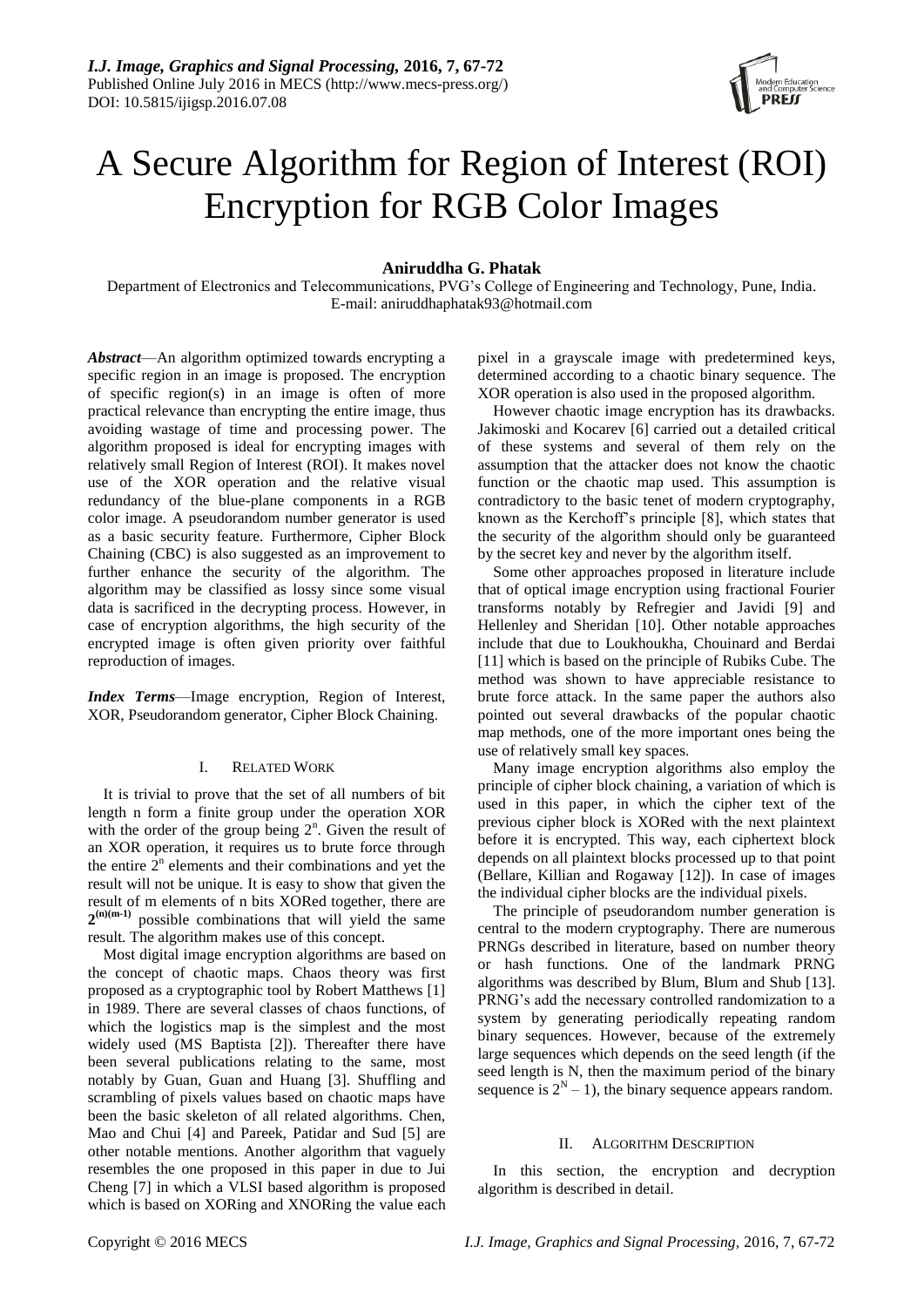## *A. Encryption Algorithm Description*

Let the overall dimension of the image be m x n and the dimension of the region to be masked be  $p \times q$ , this region is henceforth referred to as 'region of interest' (ROI).

- 1. Each pixel in the image is numbered in the Raster format (left to right and top to bottom) from 1 to  $m \times n$ , where  $m \times n$  is the dimension of the entire image.
- 2. A seed of x number of bits is given as input from the true RNG to the pseudo RNG. The pseudo RNG generates a bit stream of length

$$
L = p \times q \times log2 (m \times n) bits
$$
 (1)

3. The input to the PRNG (Pseudorandom number generator) is of length x given as

$$
x = log2 (L) = log2 (p \times q \times log2 (m \times n)) bits
$$
 (2)

- 4. The PRNG bit stream is divided into p×q chunks of length  $log2$  (m $\times$ n).
- 5. Each chunk represents a pixel location which lies outside the region of interest as per the numbering done in the Raster format. If any chunk refers to a location inside the ROI, then another stream of length log2 (m×n) is demanded from the PRNG. Note that smaller the ROI, lesser will be the retransmission demands by the encrypter to the PRNG.
- 6. Each chunk is assigned to each pixel in the region

of interest. As mentioned above each chunk is a pointer to a pixel *outside* the ROI.

7. To encrypt the first pixel in the ROI (say A):

The 8- bit data from the three RGB planes is processed ad follows: Each plane is required to have exactly 8 bits. The R and the G planes are added leading zeros if their length is less than 8 bits. The B plane is added *trailing* zeros if its length is less than 8 bits.

The three 8-bit values are concatenated as follows:

$$
T = \text{concat} (B, G, R) \tag{3}
$$

where concat represents concatenation.

Let P(1) represent the PRNG stream assigned to pixel 1. Let the pixel value at the location  $P(1)$  be  $Z(1)$ .

8. Let  $R(1)$  be given as:

$$
R(1) = \text{bitXOR} (T(1), Z(1))
$$
 (4)

Note that  $R(1)$  is invariably of 24 bits since  $T(1)$  is invariably of 24 bits.

9. Now the encrypted value of the pixel A is simply

$$
E(1) = \text{bitXOR} ( R(1), P(1) )
$$
 (5)

where bitXOR is the bitwise-Exclusive OR operator.

10. Similarly repeat for all the other pixels in the ROI, A(i) where  $i = 1$  to  $p \times q$ .



Fig.1. Block Diagram of the Encryption and the Decryption Algorithm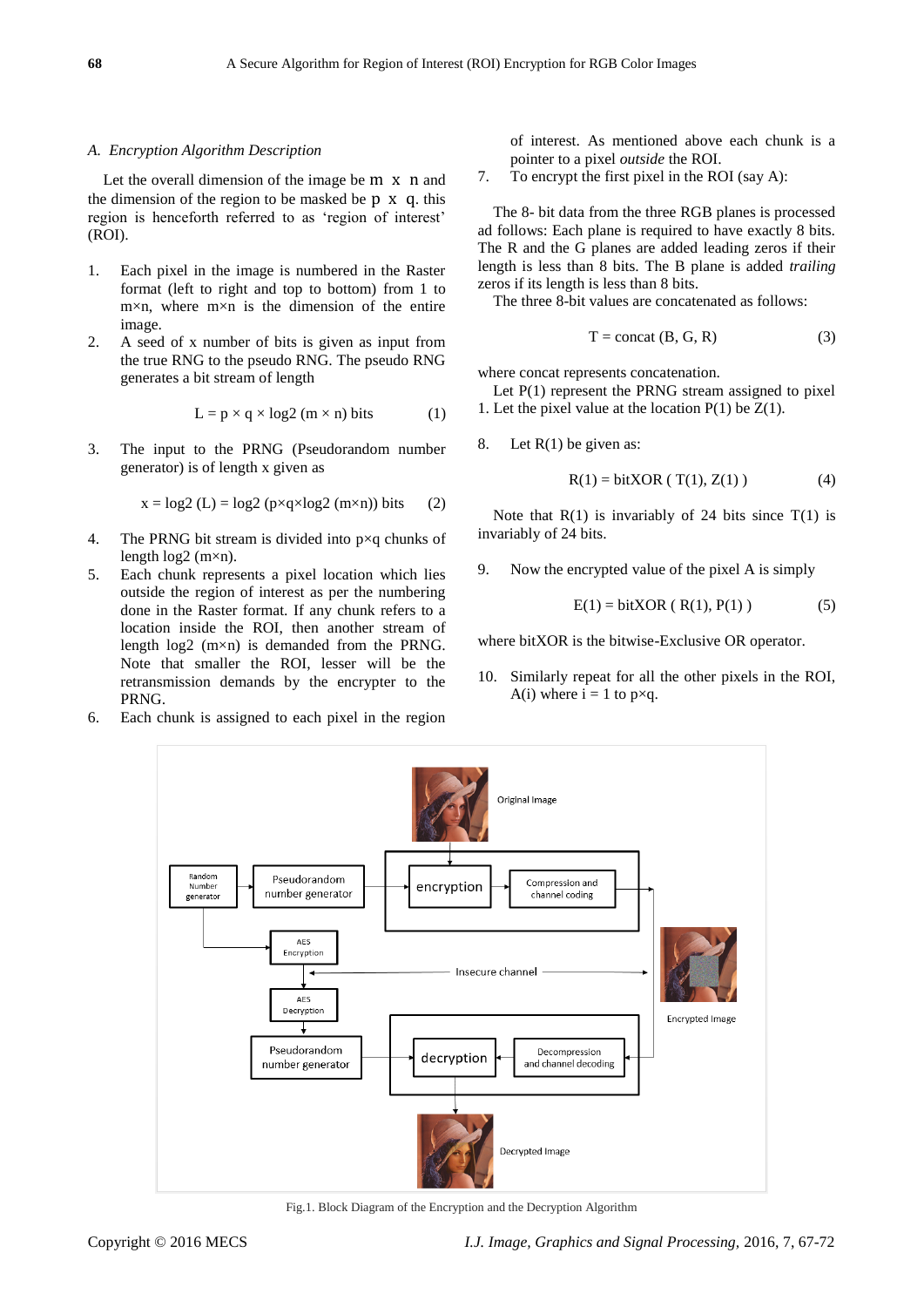## *B. Decryption Algorithm Description*

- 1. The decoding process is quite straightforward. Since XOR is a reversible operation, XORing E(i) with  $P(i)$  will lead to the result  $R(i)$ .
- 2. Note that the PRNG bit stream needs to be exactly replicated at the receiver. For this the seed is securely transmitted to the receiver using the standard cryptographic algorithms such as RSA and DES.
- 3. Once P(i) is obtained it is a trivial process to obtain  $A(i)$  using the value of  $Z(i)$  as pointed to by the value  $P(i)$ , in the following manner:
- 4. Consider the first pixel in the ROI. The received code word E(1) is bitXORed with the value of the PRNG stream assigned to pixel 1 i.e. P(1). This process will yield  $R(1) = \text{bitXOR}$  (T(1), Z(1)).
- 5. As Z(1) is a pixel which is outside the ROI and is hence, unencrypted, its value is available to the decoder. The decoder uses this value of  $Z(1)$  to calculate the value of  $T(1)$  by again applying the XOR process.
- 6. Once  $T(1)$  is evaluated, it is divided into three chunks of 8 bits each.  $(T(1))$  is invariably of 24 bit length). The first chunk from the left is the B-plane value which has trailing zeros appended to make its length equal to 8 bits.
- 7. All the leading zeros are removed from this value. Note that this will lead to losing of the LSB bits in cases where there were one of more trailing zeros prior to the appending of the extra zeros. The Bplane was selected since this plane contributes the least to the visual information contained in the image. One of the two other planes could also have been chosen, leading to an image with much lesser fidelity, as can be seen in the images in the next section. As such, this process does not reproduce the image with 100% fidelity, but the fidelity is more than sufficient in most practical applications.
- 8. The other two chunks are part of the G-plane and the R-plane. These planes have leading zeros appended. Obviously, their removal does not lead to losing any data as in the case of the B-plane. Hence the red and the green components of a pixel, which contribute the most visual information, are reproduced perfectly.
- 9. Finally, the decoded RGB planes are combined to obtain the original unencrypted portion of the image.

#### III. IMPROVEMENTS

In this section, cipher block chaining is suggested as a method that can be used to improve the security of the algorithm.

## *A. Cipher Block Chaining*

The concept of CBC was invented by IBM in 1976. Each encrypted block of data of the previous pixel are combined through the XOR operation with the current pixel data before encryption. This makes the encrypted output of the current block depend not only on the current pixel data but also on the data of all the previous pixels. Hence any error in calculating a pixel value propagates through the entire image block in increasing magnitude; a pixel only a small distance away from the current pixel will become too scrambled due to such error propagation to convey the original information faithfully. CBC tremendously increase the security of a block cipher system as will be shown in the analysis section.



Fig.2. Cipher Block Chaining

## IV. SECURITY ANALYSIS

#### *A. Brute Force Attack*

If m numbers each of n bits are combined together through the XOR operation as shown below, the total number of combinations that yield the same answer is **2**   $(n)(m-1)$ .



Fig.3. XORing of m Numbers Each of N Bits

Using the same principle, an encryption of a  $p \times q$  ROI (and considering the use of CBC), the number of combinations to brute force the algorithm would be (since we are only considering PRNG values that are outside the ROI):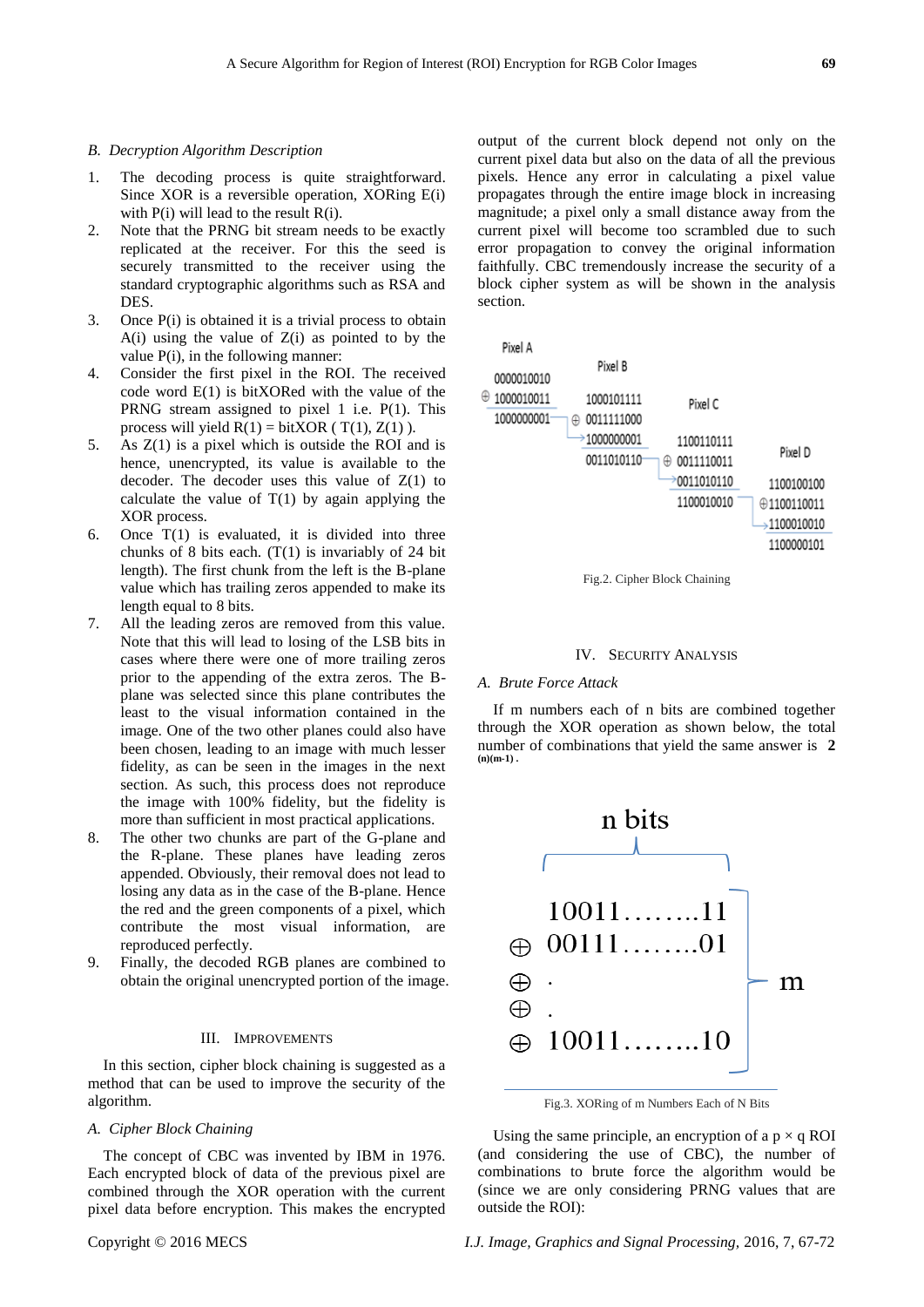$$
2^{(24)} \times 2^{(3)(24)} \times 2^{(5)(24)} \times 2^{(7)(24)} \dots \dots (m-p) \times (n-q) \text{ times}
$$
  
=2<sup>(24)(1+3+5+7....(m-p)(n-q) elements</sup> (6)

Applying the formula of simple arithmetic progression, we have

$$
2^{24(m-p)2(n-q)2} \tag{7}
$$

possible combinations for a 24-bit RGB image with a ROI of p x q dimension and m x n total dimension.

Hence a brute force attack on the algorithm will consume huge time and computing power since the number of possible combinations that would have to be implemented would be extremely large.

**From the formula, it is obvious that a small ROI offers larger security.** Such a small ROI is also advantageous in minimizing the retransmission requests from the encrypter to the PRNG, since the encrypter will request retransmission each time the input pseudo random bit stream points to a pixel inside the ROI.



Fig.4. Plot of the base 10 logarithm of the maximum number of trials required to brute force the algorithm versus the ratio of the area of the ROI to the area of the image. Note the exponential decrease in the number of trials required to brute force as the area of the ROI increases (i.e. ratio on the x-axis increases.) Also note the huge number of trials required for a large ROI.

#### V. SELECTION OF THE B-PLANE

It is well established that blue light contributes the least to the visual perception of humans compared to green (largest) and red (average). This fact is also reflected in the formula of the luminance component is the YCbCr color space as:

$$
Y = 0.2126 R + 0.7152 G + 0.0722 B \tag{8}
$$

One of the three 8 –bit RGB values is required to have a non-zero starting bit (and hence no leading zeros), so that the combination of all three RGB values invariably yields a 24-bit number. The decoding of a value that has trailing zeros will lead to losing of the rightmost (LSB) zeros, if any, since the decoder discards all trialing zeros irrespective of their origin. The B-plane is selected to carry the trailing zeros instead of the leading zeros precisely for this reason, since data loss of the blue component while decoding is much more acceptable that the green and the red component. Hence the value of T in the algorithm described above has the leftmost component as blue instead of the conventional red in the RGB system.

Note that the images decrypted in this manner will be lossy but in the case of encryption algorithms, high security of the encrypted image is often of higher priority than faithful reproduction of the image.

#### VI. RESULTS

In this section, several applications and hypotheses are demonstrated. In section (A), the the algorithm is applied for the purpose of facial masking. In Section (B), a hypothetical situation is presented in which the ROI is equal to the area of the entire image. In the third subsection, the R and G-pixel components are chosen to bear data loss (se Section V). Finally in the last section, an example of a larger ROI is demonstrated.

## *A. Facial Masking*

The object masking or region masking algorithm can also be specifically used for facial masking for withholding the identity of a person. This algorithm is ideal for facial masking since in general, the area of the face of a person is an image is small compared to the overall area of the image. As is explained in the previous sections and illustrated in Fig 4, this algorithm is ideal for encrypting small Regions of Interests (ROI), since larger ROI would imply more 'retransmission requests' from the encrypter to the PRNG. Another application that is similar to facial masking is that of number plate masking.

In the below result images, facial masking using the proposed algorithm is shown. In Fig 5 (c), the decrypted image is shown. The yellowish hue seen in the decrypted ROI is because of the discarding of the trailing zeros of blue-plane pixels by the decoder. This leads to increased relative intensity of Red (R) and Green (G) components of the pixels, which when combined results in the yellowish hue. As in mentioned in the previous sections, the algorithm is lossy in nature. However, in most encryption systems, higher security has higher priority over exact faithful reproduction of the original image.

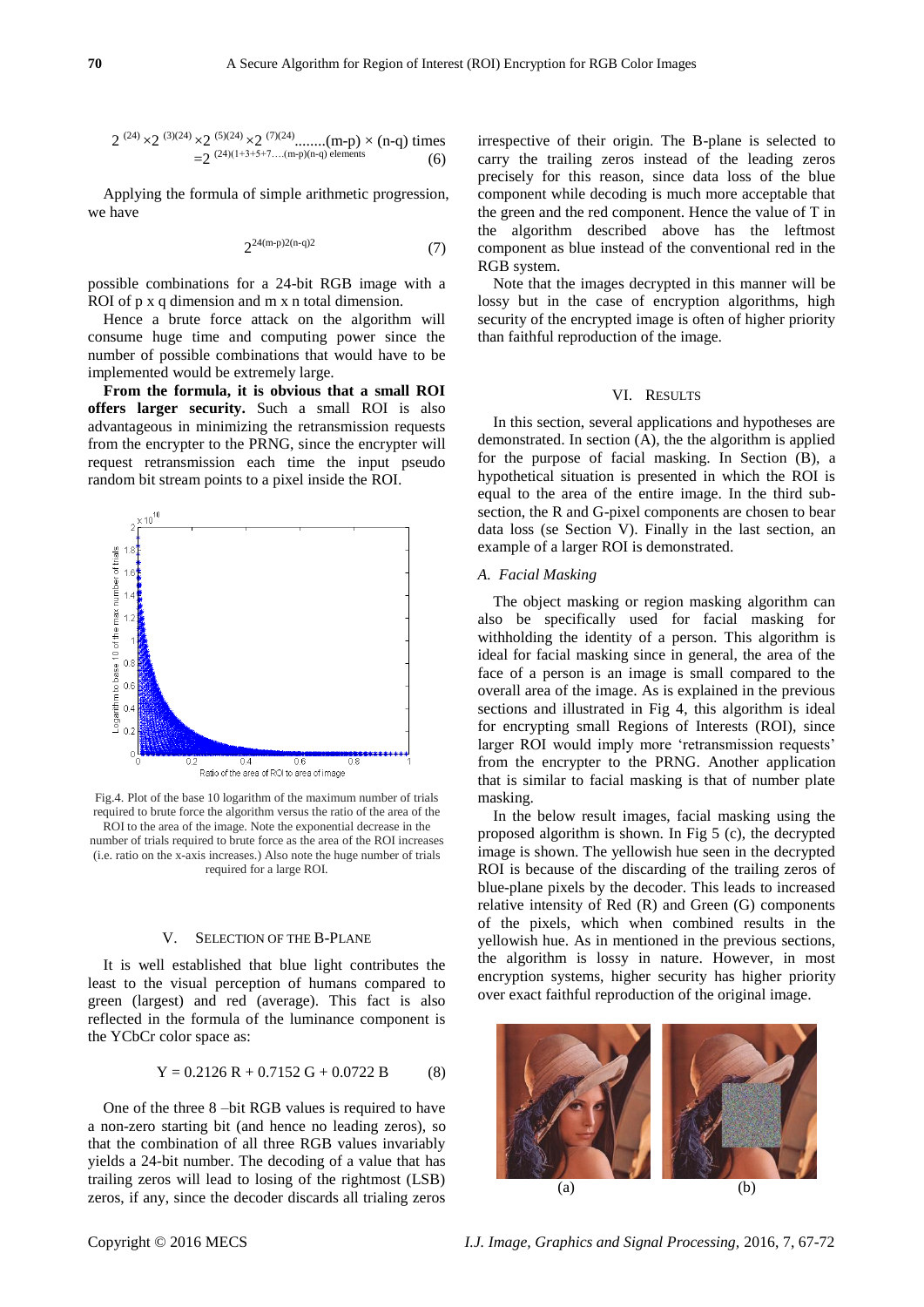

Fig.5. (a) Original Lenna test Image (b) Encrypted Image with ROImasking (c) Decrypted image. Note the yellow hue in the decrypted ROI region due to the loss of blue-component data caused by the discarding of trailing zeros by the decoder. The region appears yellowish due to increased relative intensity of the red and green components.

*B. Hypothetical situation in which ROI is the entire image*  $(p = m \text{ and } q = n)$ 

In this sub-section, a hypothetical situation is presented in which the ROI is the entire image. As can be seen in Fig 6 (c), the yellowish hue now covers the entire image. This situation is practically impossible since the input of the PRNG must be a pointer to a pixel in the non-ROI area (otherwise there is a retransmission request from the encrypter) – since there is no non-ROI area in this case, every input from the PRNG will entail a retransmission request.



(c)

Fig.6. (a) – (c) Hypothetical situation when  $p = m$  and  $q = n$ . Original, encrypted and decrypted image. Again note the yellow hue in the entire decrypted image. Such encryption of large sections image by arbitrarily increasing value of p and q is not practical since it would lead to huge number of retransmission requests to the PRNG. In this case, for encrypting the entire image, every input from the PRNG would have a return retransmission request from the encrypter.

## *C. Scenarios in which R and G plane components are selected to incur data loss*

In this sub-section, the Red  $(R)$  and the Green  $(G)$ pixel components are selected to bear information loss instead of the Blue (B) component. Fig 7 (a) is the original image and Fig 7 (b) and Fig 7 (c) represent scenarios in which the R and the G components bear data loss. Note the lower amount of fidelity compared to Fig 6 (c).





Fig.7. (a) – (c): Original image and images in which the R-plane components and the G-plane components are used to append trailing zeros respectively, instead of the blue plane components. Note the relatively larger fidelity loss than in fig 6(c).

## *D. Example of larger ROI*





Fig.8 (a) – (c): Example in which the ROI is large compared to the original dimensions of image. In such a scenario, the numbers of retransmission requests to the PRNG are much larger, leading to consumption of large processing power and lower encryption speed. Also the effect of data loss during decryption is spread over a larger area causing distinctly poor image fidelity.